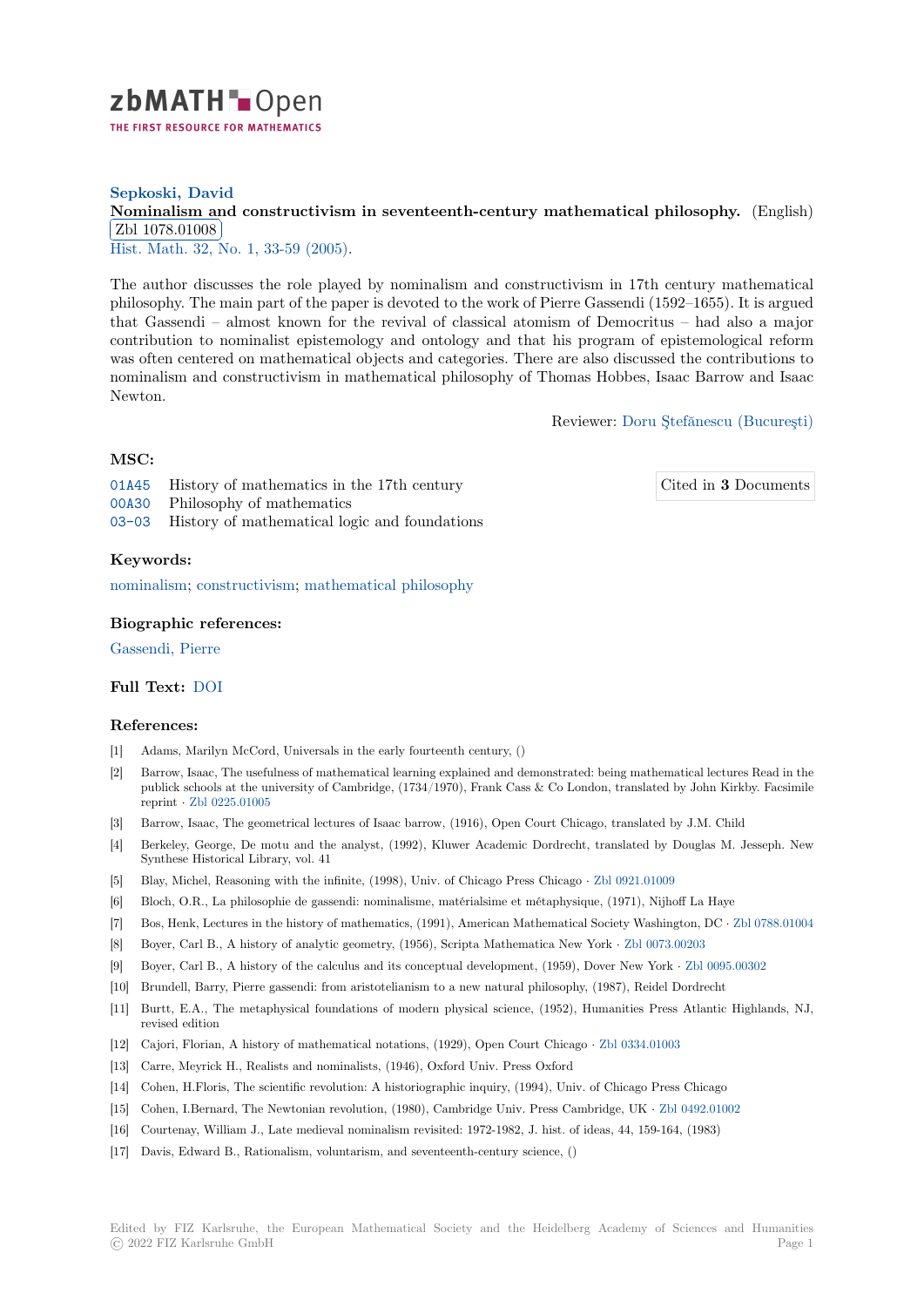- [18] Dear, Peter, Discipline and experience: the mathematical way in the scientific revolution, (1995), Univ. of Chicago Press Chicago *·* Zbl 0997.01519
- [19] Descartes, René, The philosophical writings of Descartes, (1984), Cambridge Univ. Press Cambridge, UK, translated by Cottingham, Stoothoff and Murdoch
- [20] Dijksterhuis, E.J., The mechanization of the world picture, (1961), Clarendon Press Oxford *·* Zbl 0096.00104
- [21] Dupre, Lo[uis, Passage to m](https://zbmath.org/0997.01519)odernity: an essay in the hermeneutics of nature and culture, (1993), Yale Univ. Press New Haven,  $_{\rm CT}$
- [22] Feingold, Mordechai, Newton, Leibniz, and barrow too: an attempt at a reinterpretation, Isis, 84, 310-338, (1993) *·* Zbl 0785.01006
- [23] Feingold, Mordechai, Isaac barrow: divine, scholar, Mathematician, () *·* Zbl 0785.01006
- [24] Feldhay, Rivka, The use and abuse of mathematical entities: galileo and the jesuits revisited, (), 80-145 *·* Zbl 1044.01504
- [25] Funkenstein, Amos, Theology and the scientific imagination from the middle ages to the seventeenth century, (1986), Prince[ton](https://zbmath.org/0785.01006) [Univ. Press](https://zbmath.org/0785.01006) Princeton, NJ
- [26] Gassendi, Pierre, Animadversiones in decimum librum diogenis laetrii, [\(1649\), Lyon](https://zbmath.org/0785.01006)
- [27] Gassendi, Pierre, Institutio logica, (1981), translated by Howard Jones. Van Gorcum, Assen. [Reprint of [1658 edition.\]](https://zbmath.org/1044.01504)
- [28] Gassendi, Pierre, Opera omnia, (1658/1964), Friedrich Frommann Verlag Stuttgart, Reprint
- [29] Gassendi, Pierre, The selected works of pierre gassendi, (1972), Johnson Reprint Co New York, Brush, Craig B. (Ed. and Transl.)
- [30] Grant, Hardy, Hobbes and mathematics, () *·* Zbl 0715.01037
- [31] Guicciardini, Niccolo, Reading the \textit{principia}: the debate on Newton's mathematical methods for natural philosophy from 1687 to 1736, (1999), Cambridge Univ. Press Cambridge, UK *·* Zbl 0948.01004
- [32] Guicciardini, Niccolo, Analysis and synthesis in Newton's mathematical work, () *·* Zbl 1260.01007
- [33] Hill, Katherine, Neither ancient nor modern: [Wallis and bar](https://zbmath.org/0715.01037)row on the composition of continua, part 1, Notes and records roy. soc. London, 50, 165-168, (1996) *·* Zbl 0859.01010
- [34] Hobbes, Thomas, Computato sive logica: logic, (1981/1655), Abar[is Books New Y](https://zbmath.org/0948.01004)ork, translated by Aloysius Martinich. Reprint
- [35] Hobbes, Thomas, The English works of Thomas hobbes of malmsbury. now first collected and edited by sir william molesworth, bart, (1845), John Bohn London
- [36] Hobbes, Thomas, Leviathan, edited by richard tuck, (1996/1651), Cambridge Univ. Press Cambridge, UK, Reprint
- [37] ()
- [38] Jesseph, Douglas M., Berkeley's philosophy of mathematics, (1993), Univ. of Chicago Press Chicago *·* Zbl 0793.01003
- [39] Jesseph, Douglas M., Squaring the circle: the war between hobbes and Wallis, (1999), Univ. of Chicago Press Chicago *·* Zbl 0938.01001
- [40] Jones, Howard, Pierre gassendi, 1592-1655: an intellectual biography, (1981), B. De Graaf Nieuwkoop
- [41] Jourdain, Philip E.B., Nominalism in mathematics, Mind, 21, 623-624, (1912) *·* Zbl 43.0096.06
- [42] Joy, Lynn Sumida, Gassendi the atomist: advocate of history in an age of science, (1987), Cambridge Univ. Press Cambri[dge,](https://zbmath.org/0938.01001) [UK](https://zbmath.org/0938.01001)
- [43] Kargon, Robert Hugh, Atomism in england from hariot to Newton, (1966), Clarendon Press Oxford
- [44] Klein, Jacob, Greek mathematical thought and the origin of algebra, (1968), MI[T Press Cambrid](https://zbmath.org/43.0096.06)ge, MA, Braun, Eva (Transl.) *·* Zbl 0159.00302
- [45] Kline, Morris, Mathematics from ancient to modern times, (1972), Oxford Univ. Press New York *·* Zbl 0277.01001
- [46] Koyré, Alexandre, Galileo studies, (1978), Humanities Press Atlantic Highlands, NJ, Mepham, John (Transl.)
- [47] Koyré, Alexandre, Gassendi et la science de son temps, () *·* Zbl 0045.29103
- [48] [Kuhn, Thomas, T](https://zbmath.org/0159.00302)he structure of scientific revolutions, (1962), Univ. of Chicago Press Chicago
- [49] Lennon, Thomas M., The battle of the gods and giants: the legacies of Descartes and gassendi, 165[5-1715, \(1993\),](https://zbmath.org/0277.01001) Princeton Univ. Press Princeton, NJ
- [50] Maclaurin, Colin, A treatise of fluxions, in two volumes, (1[742\), Edinburgh](https://zbmath.org/0045.29103)
- [51] McGuire, J.E.; Tamny, Martin, Certain philosophical questions: Newton's trinity notebook, (1983), Cambridge Univ. Press Cambridge, UK
- [52] Machamer, Peter, Galileo's machines, his mechanics, and his experiments, () *·* Zbl 1044.01507
- [53] Mahoney, Michael S., Barrow's mathematics: between ancients and moderns, ()
- [54] Mahoney, Michael S., Mathematization, ()
- [55] Malet, Antoni, Isaac barrow on the mathematization of nature: theological vol[untarism and th](https://zbmath.org/1044.01507)e rise of geometrical optics, J. hist. of ideas, 58, 265-287, (1997)
- [56] Mancosu, Paolo, Philosophy of mathematics and mathematical practice in the 17th century, (1996), Oxford Univ. Press Oxford *·* Zbl 0939.01004